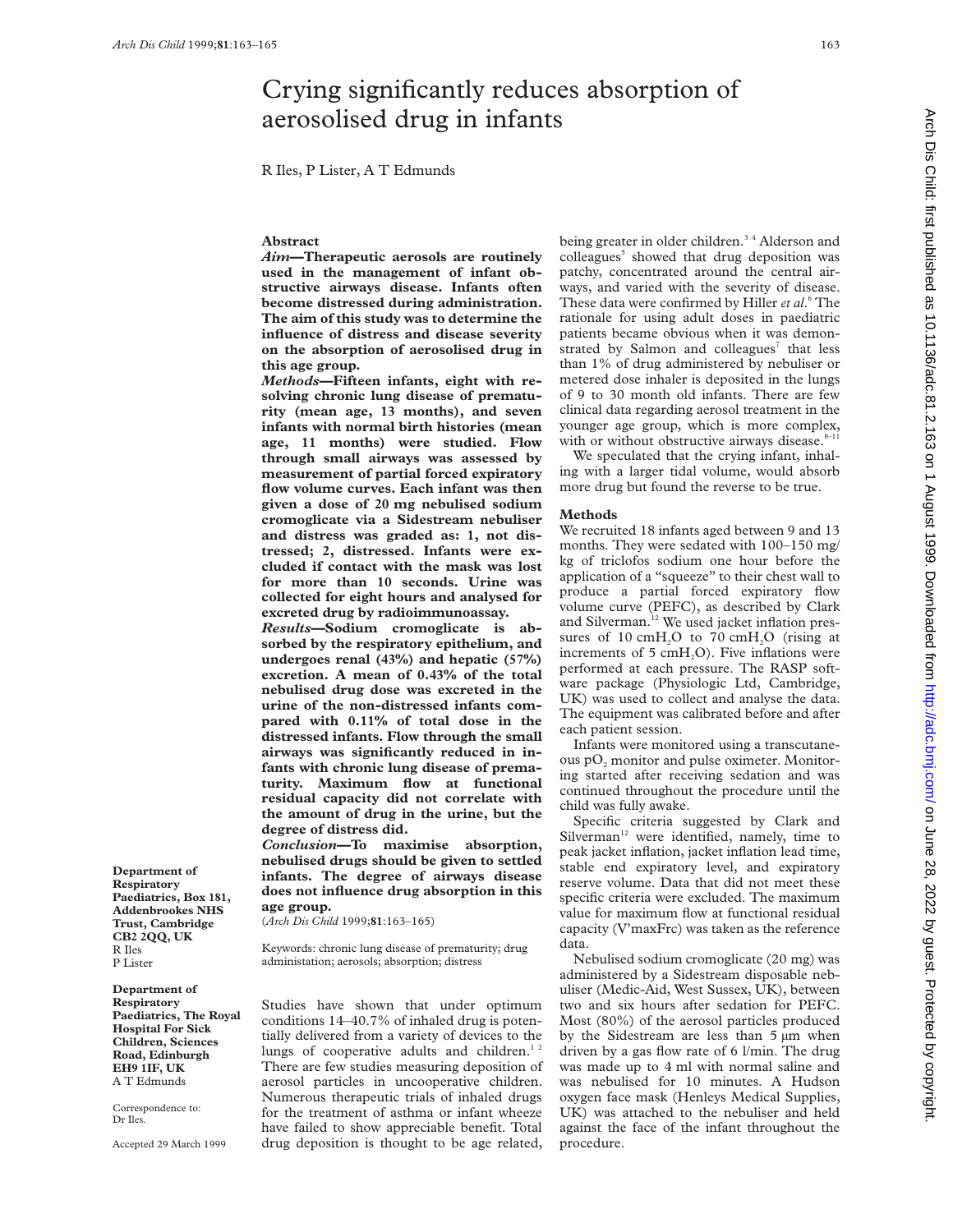*Table 1 Mean maximal flow at functional residual capacity (V'maxFrc) and percentage of total sodium cromoglicate excreted in the urine (% total SC) for infants with normal birth histories and those with chronic lung disease of prematurity*

| Group  | V'maxFrc (ml/s)                     | % Total SC |
|--------|-------------------------------------|------------|
| Normal |                                     |            |
|        | 150                                 | 0.6        |
|        | 94.7                                | 0.3        |
|        | 205                                 | 0.47       |
|        | 85                                  | 0.37       |
|        | 82.5                                | 0.05       |
|        | 250                                 | 0.08       |
|        | 173                                 | 0.13       |
| Mean   | 148.60                              | 0.28       |
| SЕ     | 24.5                                | 0.07       |
|        | Chronic lung disease of prematurity |            |
|        | 50                                  | 0.03       |
|        | 56.4                                | 0.28       |
|        | 10.2                                | 0.07       |
|        | 32                                  | 0.16       |
|        | 25                                  | 0.6        |
|        | 57                                  | 0.27       |
|        | 80                                  | 0.2        |
|        | 8.8                                 | 0.65       |
| Mean   | 39.92                               | 0.28       |
| SЕ     | 8.8                                 | 0.08       |
|        |                                     |            |

A significant difference was found between V'max Frc in the normal and chronic lung disease groups  $(p < 0.001)$ . No significant difference was found for % total SC  $(p = 0.977)$ .

Infant distress was graded as: 1, no or minimal distress, normal tidal breathing pattern, normal respiratory rate; and 2, distressed and/or crying with raised respiratory rate. If the infant was so distressed that the mask lost contact with the child's face for more than 10 seconds, nebulisation was discontinued and the child was excluded from the study.

Urine was subsequently collected for eight hours into perineal urine bags that had been modified to drain continuously into 24 hour collection bags. Leakage was measured by recording the change in weight of a pre-weighed nappy (diaper) placed on the infant at the start of the study. Data were excluded from statistical analysis if there was  $a > 20\%$  leakage of urine. Urine samples were frozen immediately. Batch analysis was carried out on coded samples by radioimmunoassay. Results were expressed as the total sodium cromoglicate (µg) collected over eight hours. Because 43% of sodium cromoglicate is renally excreted, the total amount measured in urine was divided by a correction factor of 0.43 and was then expressed as a percentage of the administered dose. Standard quality control samples of plasma and urine were measured. Differences between groups were compared by the Mann-Whitney test.

### **Results**

We recruited 18 infants but excluded one when she became too distressed during nebulisation and two after a > 20% leak of urine. Statistical analysis was performed on 15 infants. Of the eight infants who were not distressed, four had resolving chronic lung disease of prematurity (CLD). Seven infants formed the distressed group, of whom four had CLD. The mean V'maxFrc for the infants with normal birth histories was 148.6 ml/s (SE, 24.5), for the infants with CLD it was 39.93 ml/s (SE, 8.8; p < 0.001) (table 1). In the settled infants, the mean percentage of total drug excreted in the urine was 0.43% (SE, 0.06%; range, 0.2–



*Figure 1 Individual data plot of estimated absorption of a nebulised dose of sodium cromoglicate plotted against the degree of infant distress. Normal infants are shown in white, infants with chronic lung disease of prematurity in black. Distressed infants absorbed significantly less drug than settled infants (p < 0.001).*

0.65%). In distressed infants this was 0.11% (SE, 0.03%; range, 0.01–0.28%) of the total dose. The degree of distress was inversely associated with the percentage of total dose excreted in the urine  $(p < 0.001)$  (fig 1). Those infants who were more settled absorbed more of the drug. We recruited too few patients to perform statistical analysis within the distressed group. Visual inspection of the plotted data suggest that the combination of severe airways disease in a distressed child might result in an even smaller percentage dose of drug being absorbed. Statistically, within the whole study group, the severity of lung disease was not associated with the amount of drug found in the urine, even when matched for degree of distress.

#### **Discussion**

Our results show that the administration of a nebulised drug to an unsettled or crying infant significantly reduces the small fraction of that drug that is known to be absorbed by the lungs. This disproves the commonly held belief that a crying child inhales a greater proportion of administered drug. Therefore, every effort should be made to administer aersolised drugs to quiet or sleeping infants.

Using methods similar to Salmon *et al*, <sup>7</sup> we achieved similar low urinary concentrations of sodium cromoglicate, reinforcing the evidence that delivery by aerosol is poor in this age group. These data agree with studies concerned primarily with the measurement of bronchial hyperreactivity in infants and preschool children,<sup>13</sup> which showed drug deposition efficiency increased markedly when the same aerosolised drug was given to a sleeping infant.

We found no association between the severity of airways disease and the amount of drug in the urine within the two groups. In the infant, nasal filtration of aerosol particles could be a crucial factor in this reduction. Calculations based on the Weibel model of adult airways<sup>3</sup> suggest that impaction is the dominant mechanism in the more proximal small airways and sedimentation is dominant in the more distal